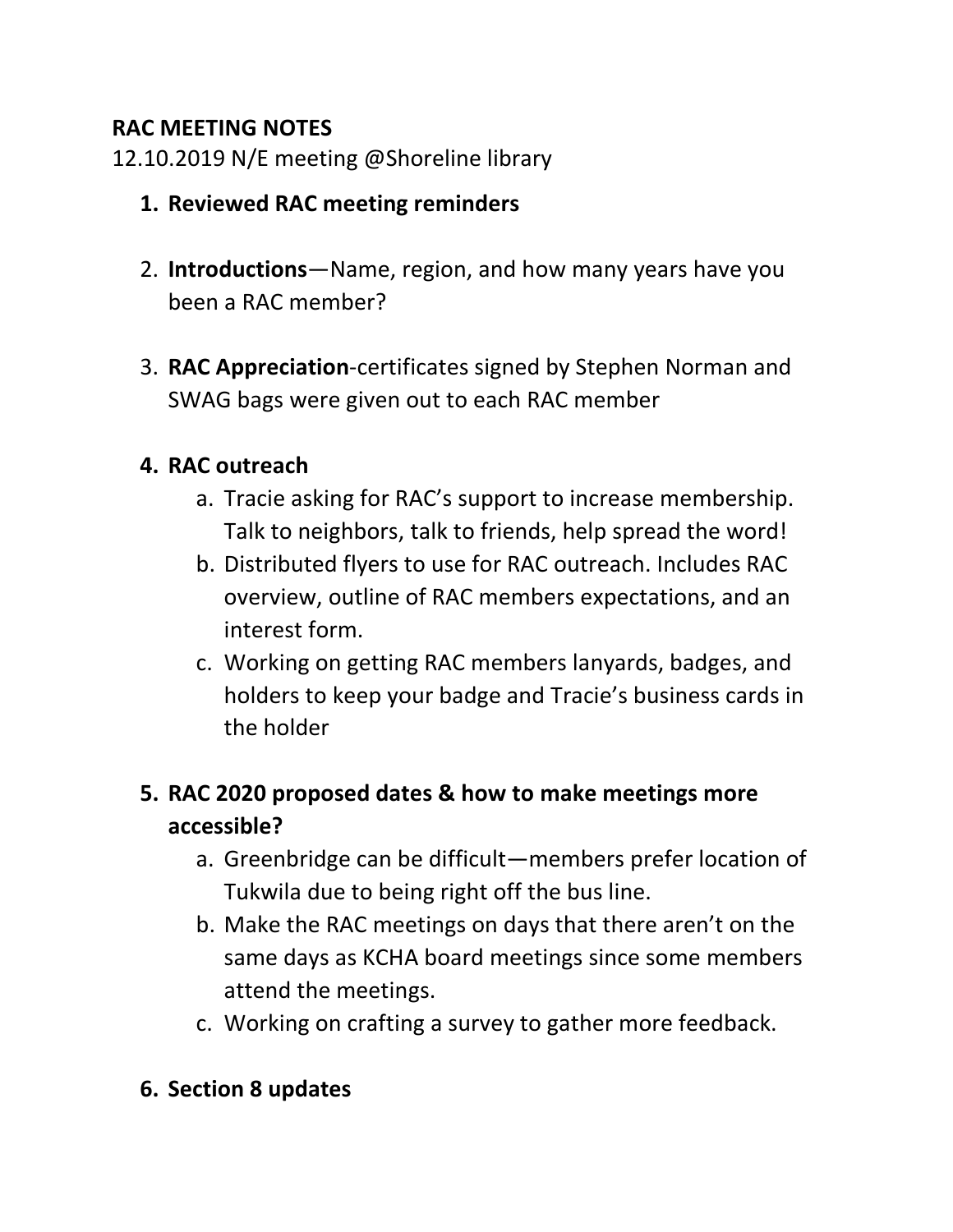- a. 67 VASH vouchers for homeless veterans and 198 mainstream vouchers for non-elderly disabled people 18-61 years old who is currently affiliated with a community agency.
- b. Payments standard proposal will be going to Board for approval at the end of this month. Slight increase on payment standards. If approved will be effective in January.
- c. Waitlist will open in February 12-25. Online only (you can apply using your cell phone too). Can you sign up for Section 8 if you are already in KCHA housing? No.
- 7. **Policy Changes.** Either because laws have changed or to make it easier for staff and residents to interpret and follow.
	- a. in process of 3 big ones
		- i. Lease document
		- ii. Maintenance Charge policy
			- 1. You should be able to get a glossary from your Property Manager that lists maintenance charges
		- iii. Grievance policy
			- 1. Please clearly outline how KCHA is supposed to deliver the information that residents are supposed to get prior to their grievance hearing and what recourse there is if KCHA doesn't do this.
			- 2. Can the language for the RA letters be changed to date of receipt versus date of letter since the letters are mailed. A compromise could be to extend the number of days allowed example is 14 or 15 days.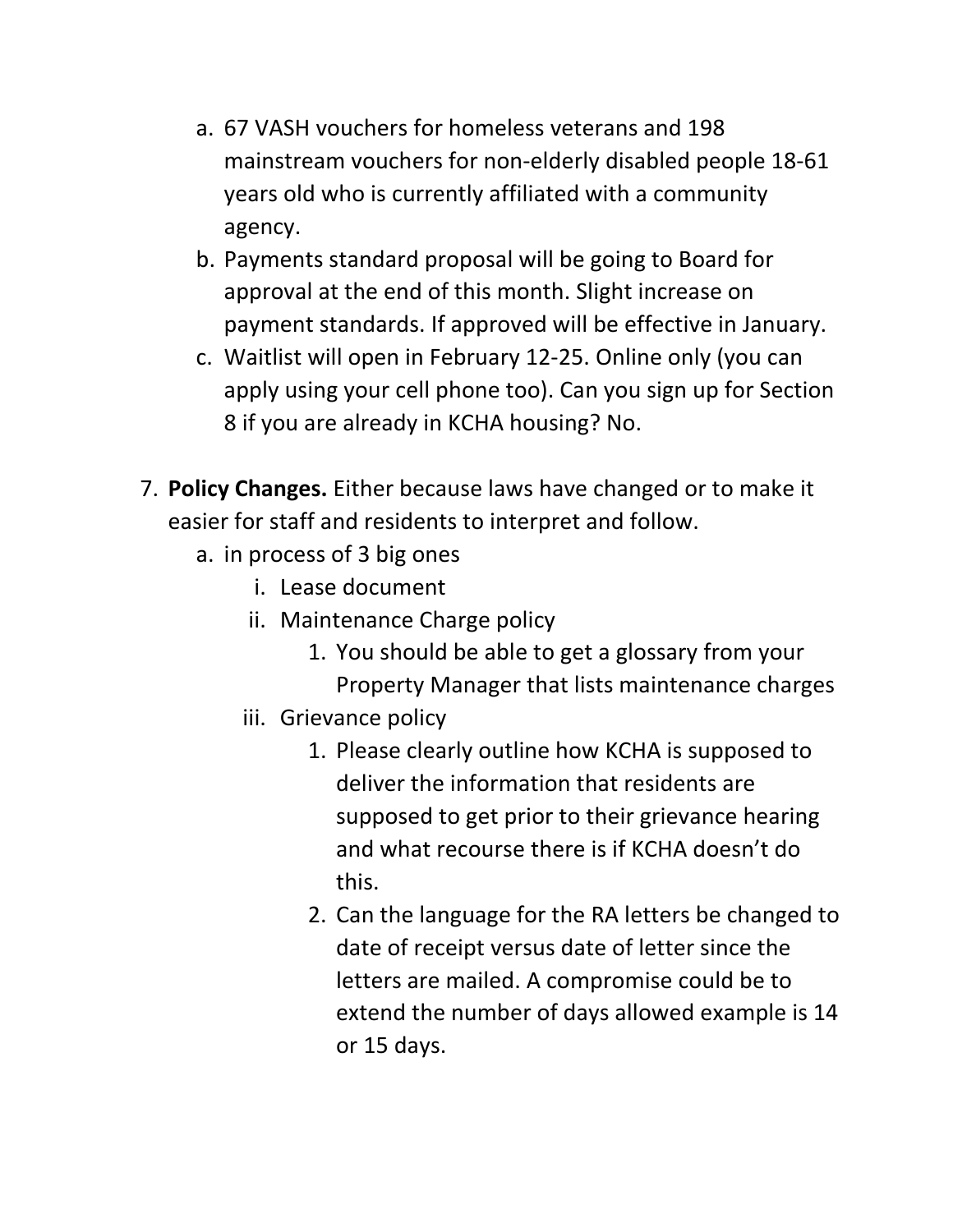- b. Working on these for a years and have gotten feedback from our attorneys, staff, and residents. Once final draft is approved there will be 3 resident meetings held to make comments. Also opportunities to comment via e-mail and mail.
- c. Hoping to go to Board in February or March for final approval.

## **8. CVR update**

- a. No recommendations from CVR yet.
- b. KCHA contracted with CVR Associates to do an assessment of Resident Services programs.
- c. RAC members expressed that they appreciated the opportunity to provide feedback.
- d. Another member said it was difficult to provide feedback on Resident Services when they aren't aware of everything Resident Services offers.

# **For follow-up**

- 1. QR code for outreach?
- 2. What about adding RAC outreach to the welcome packets?
- 3. Could childcare be provided for RAC members who have kids? Would have to do this at a location that has space for childcare. EG. Joe Thomas room childcare could be in the gym.
- 4. Need name tags for Kimberly & Mary & Debra Grant
- 5. Can we provide RAC members an acronym glossary and post it on the website or create an app? If it is a PDF make sure to include 16 point font and regular font options. Or create an option that you can easily manipulate in order to change the font size for printing and viewing.

a. SFSI